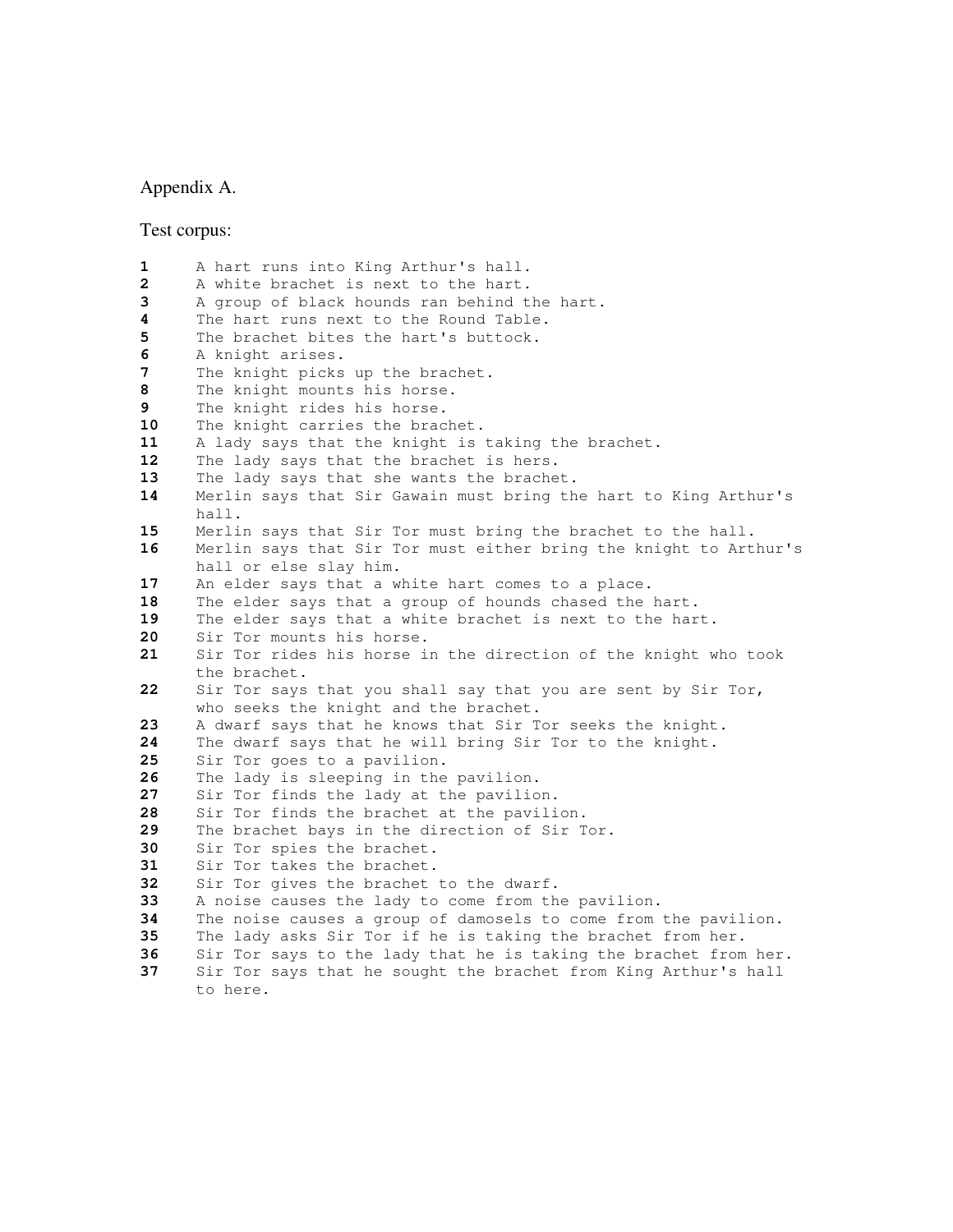## Appendix B

Outputs of textbook-based grammar for each sentence  $(1-37)$ 

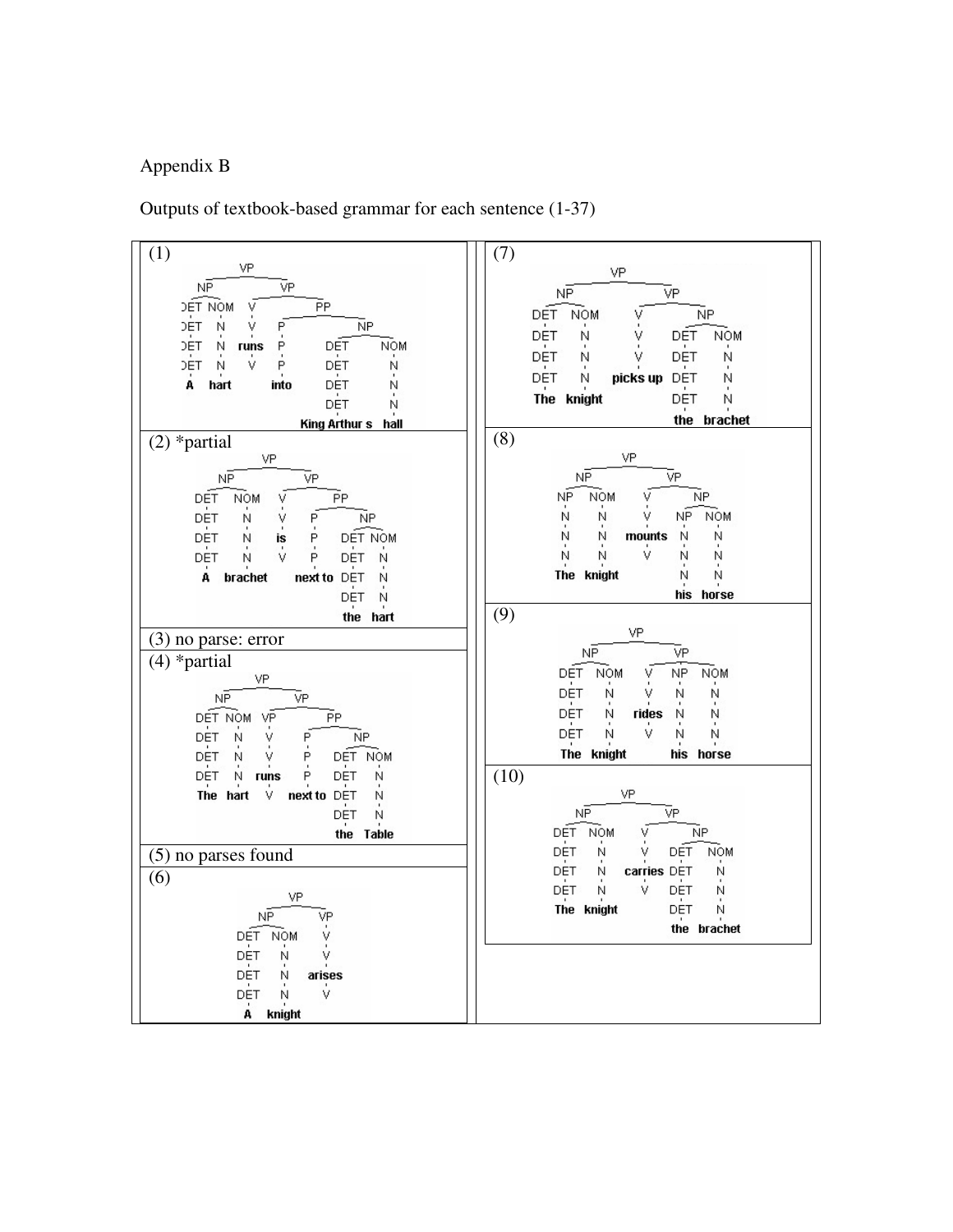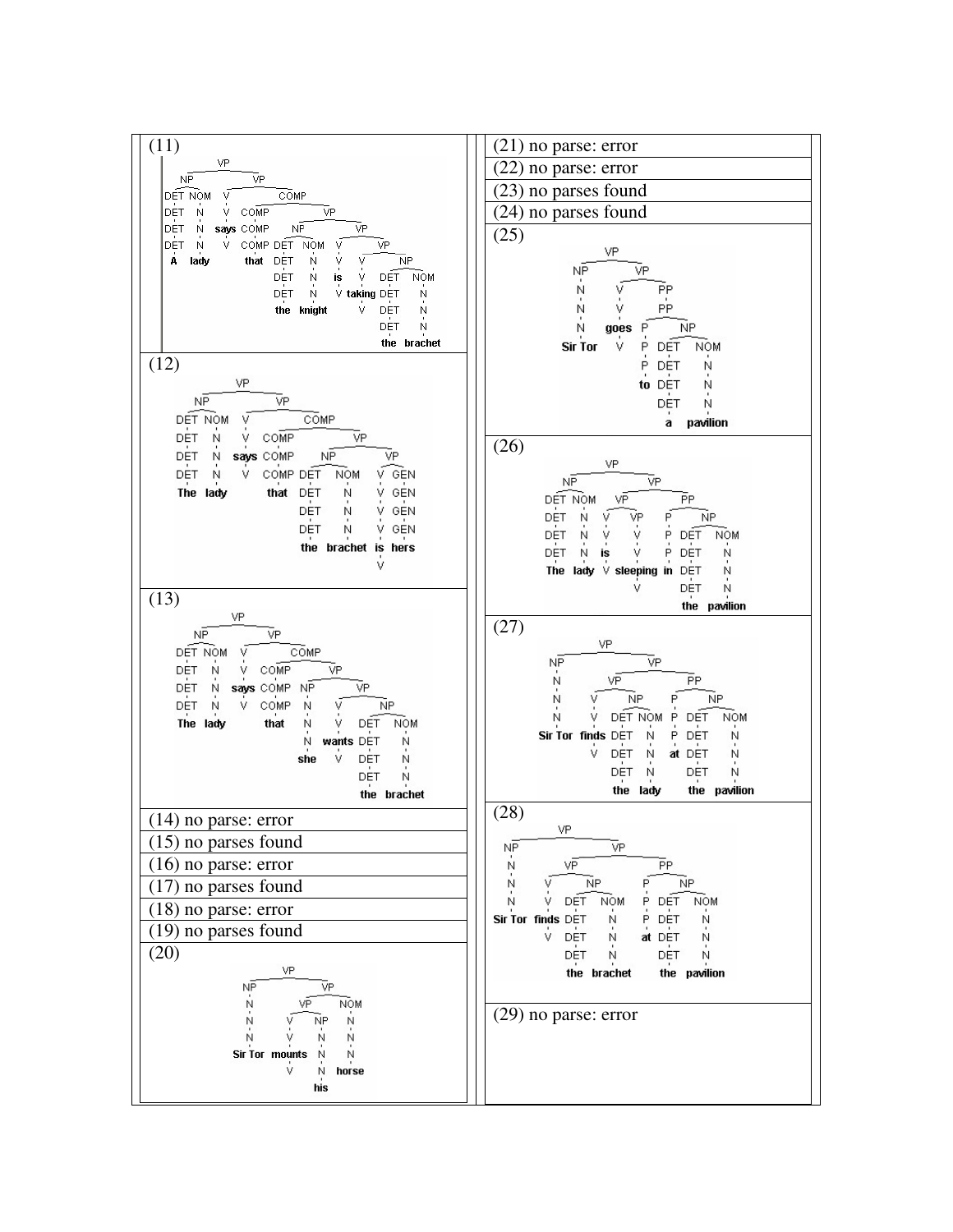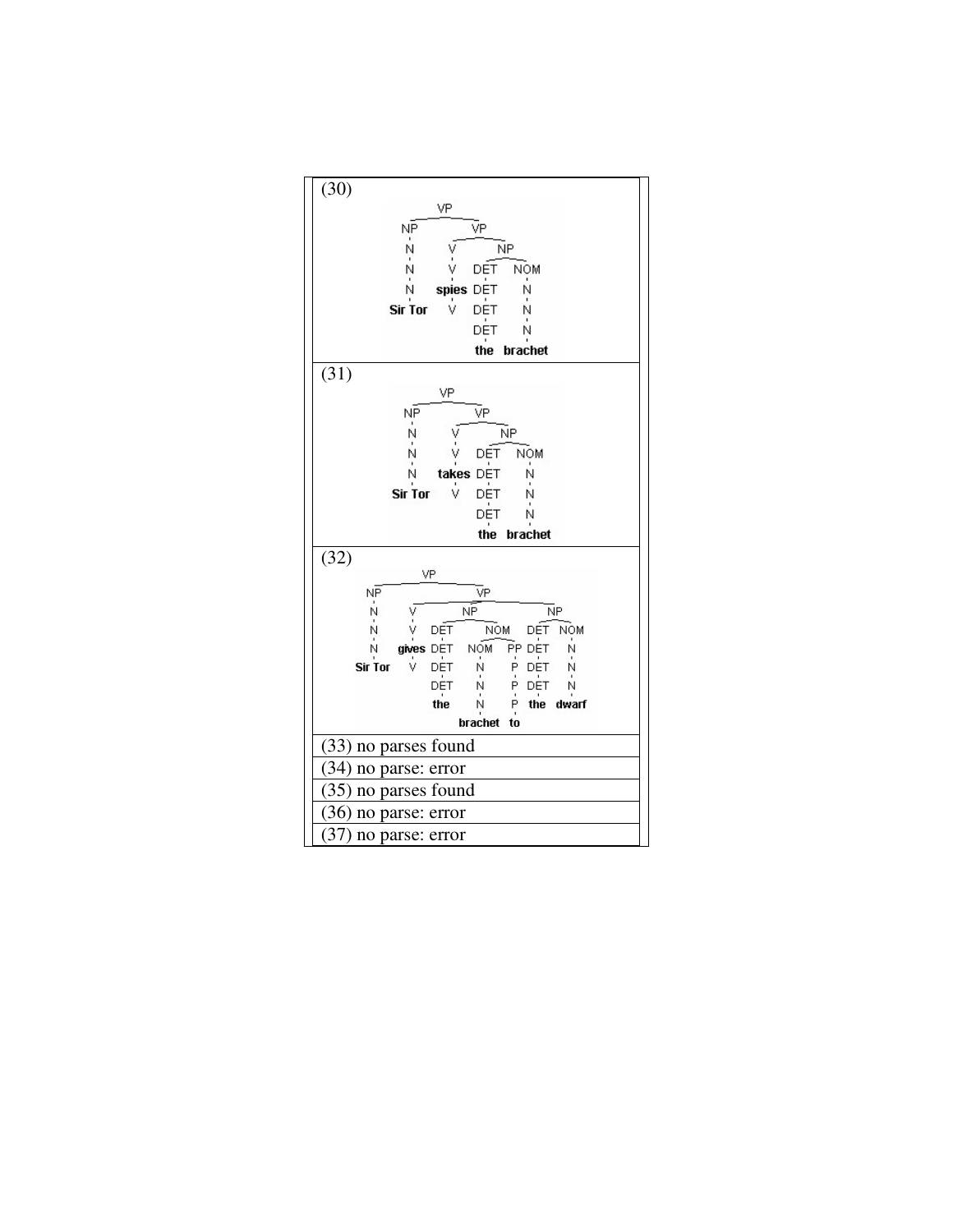### Appendix C

#### Additions to ergo grammar: lexicon.tdl:

```
brachet_n1 := n_intr_le &
  [ STEM < "brachet" >,
    SYNSEM.LOCAL.KEYS.KEY _brachet_rel ].
buttock_n1 := n_ppof_le &
  [ STEM < "buttock" >,
    SYNSEM.LOCAL.KEYS.KEY _buttock_rel ].
damosel_n1 := n_ppof_le &
  [ STEM < "damosel" >,
    SYNSEM.LOCAL.KEYS.KEY _damosel_rel ].
elder_n1 := n_intr_le &
  [ STEM < "elder" >,
    SYNSEM.LOCAL.KEYS.KEY _elder_n_rel ].
knight_n1 := n_intr_le &
  [ STEM < "knight" >,
    SYNSEM.LOCAL.KEYS.KEY _knight_n_rel ].
hart nl := n intr le &
  [ STEM < "hart" >,
    SYNSEM.LOCAL.KEYS.KEY _hart_rel ].
hound_n1 := n_intr_le &
  [ STEM < "hound" >,
    SYNSEM.LOCAL.KEYS.KEY _hound_rel ].
king := n_title_le &
  [ STEM < "king" >,
    SYNSEM.LOCAL.KEYS.KEY title_rel &
                        [ CONST_VALUE 'King ] ].
Gawain_n1 := n_proper_le &
  [ STEM < "gawain" >,
    SYNSEM.LOCAL.KEYS.KEY.CONST_VALUE 'Gawain ].
Merlin_n1 := n_proper_le &
  [ STEM < "merlin" >,
    SYNSEM.LOCAL.KEYS.KEY.CONST_VALUE 'Merlin ].
or_else_conj_1 := conj_complex_or_le &
  [ STEM < "or", "else" > ].
round_isect := adj_intrans_le &
```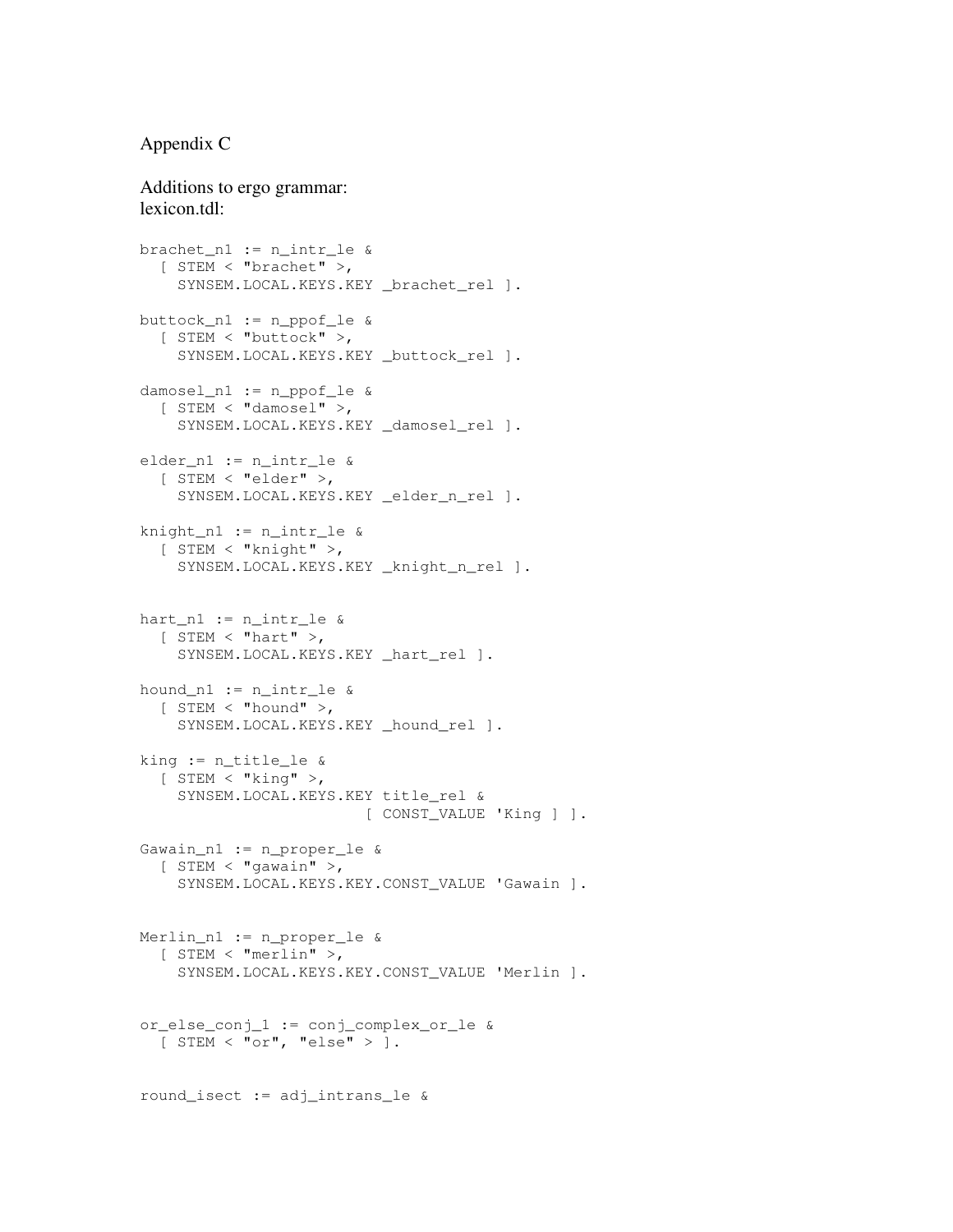```
[ STEM < "round" >,
 SYNSEM.LOCAL.KEYS.KEY _round_rel ].
```

```
slay_v13 := v_np*_trans_le &
 [ STEM < "slay" >,
   SYNSEM.LOCAL.KEYS.KEY _slay_rel ].
```

```
spy_v1 := v_np_trans_le &
  [ STEM < "spy" >,
   SYNSEM.LOCAL.KEYS.KEY _spy_rel ].
```

```
white_isect := adj_intrans_le &
  [ STEM < "white" >,
    SYNSEM.LOCAL.KEYS.KEY _white_rel ].
```
#### semrels.tdl:

```
_round_rel :< adj_rel.
_white_rel :< adj_rel.
_brachet_rel :< reg_nom_rel.
_buttock_rel :< diadic_noarg_nom_rel.
_damosel_rel :< diadic_noarg_nom_rel.
_elder_n_rel :< reg_nom_rel.
_knight_n_rel :< reg_nom_rel.
_hart_rel :< reg_nom_rel.
_hound_rel :< reg_nom_rel.
_slay_rel :< arg13_rel.
_spy_rel :< arg13_rel.
```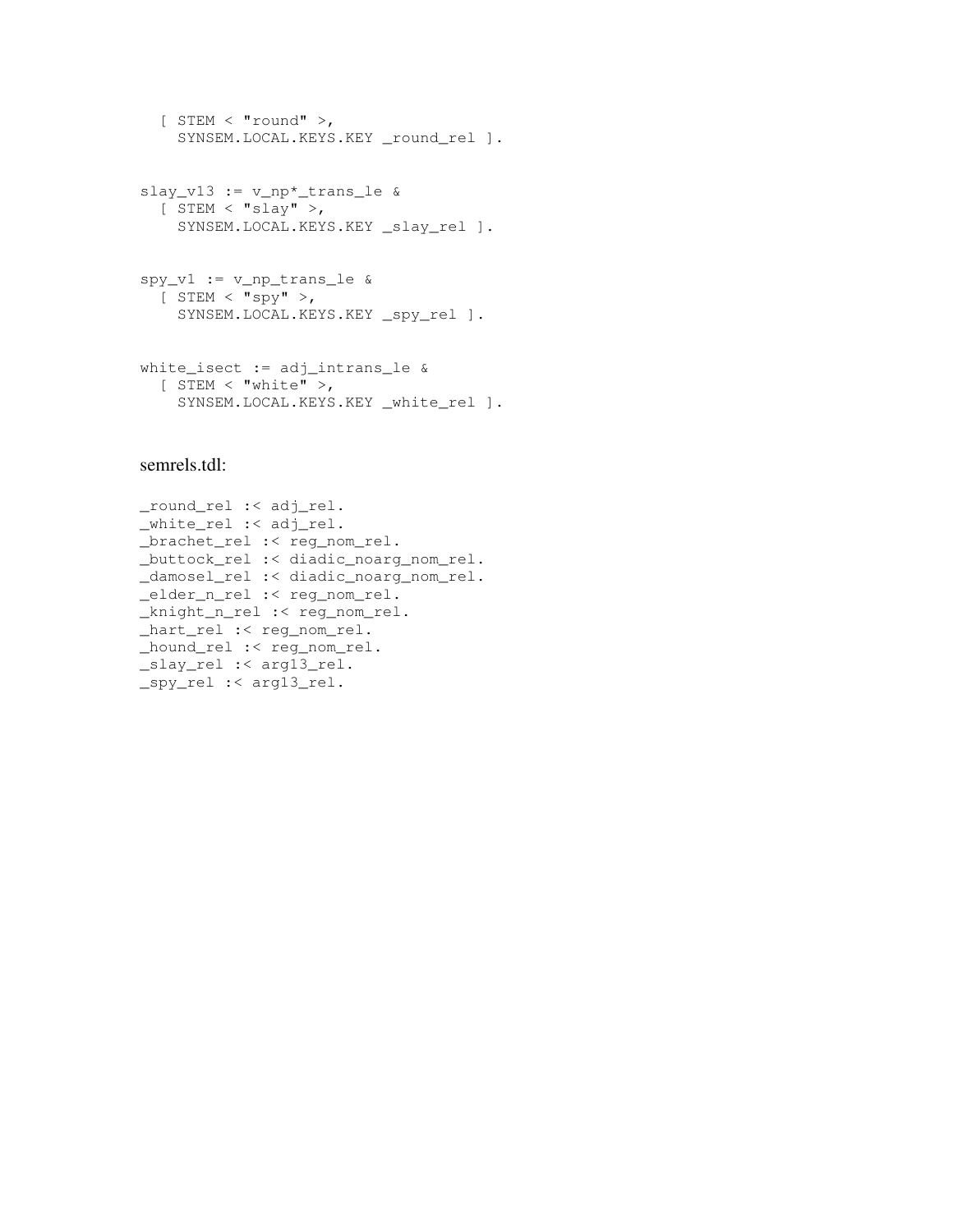# Appendix D

Outputs of modified ergo grammar for each sentence (1-37)

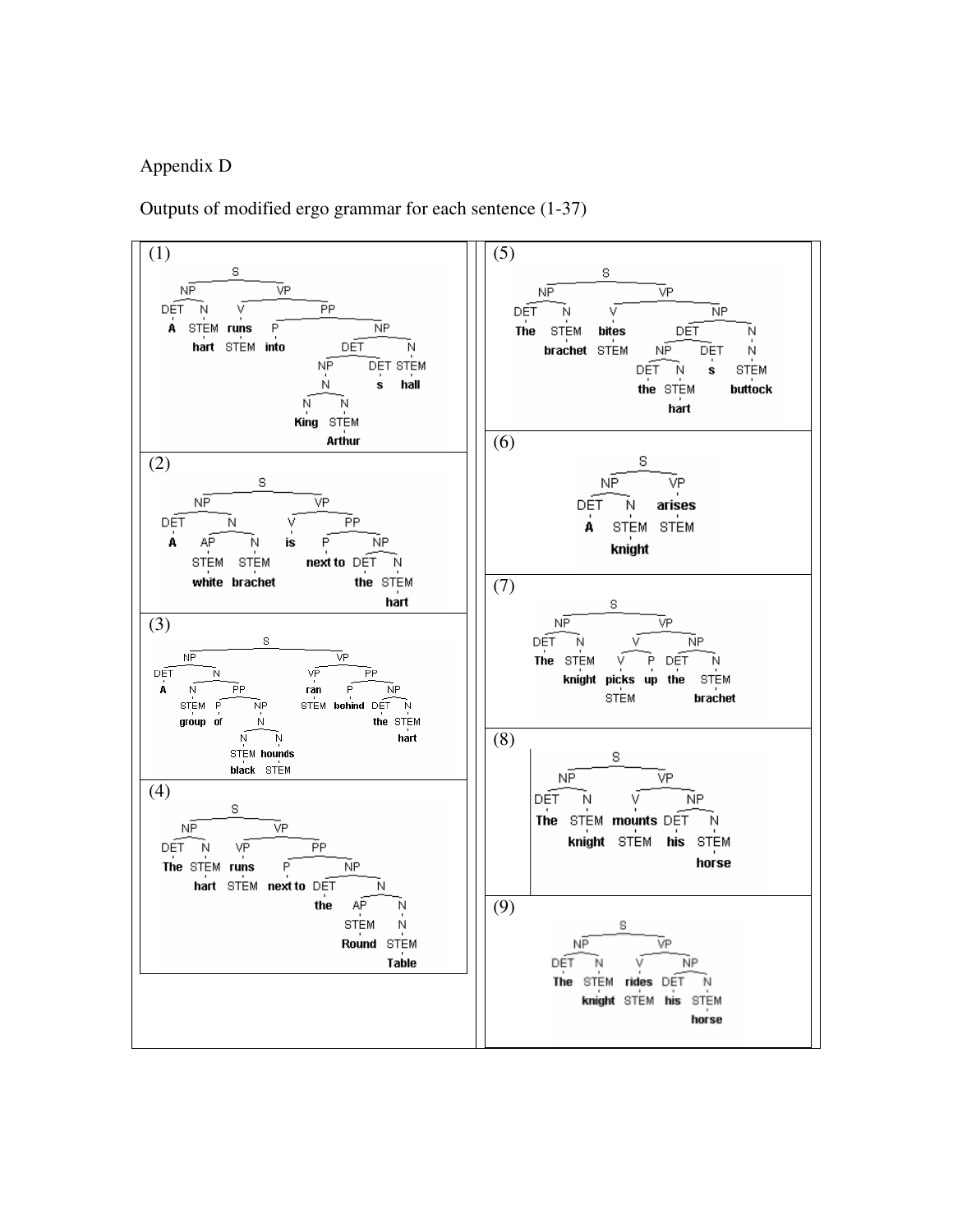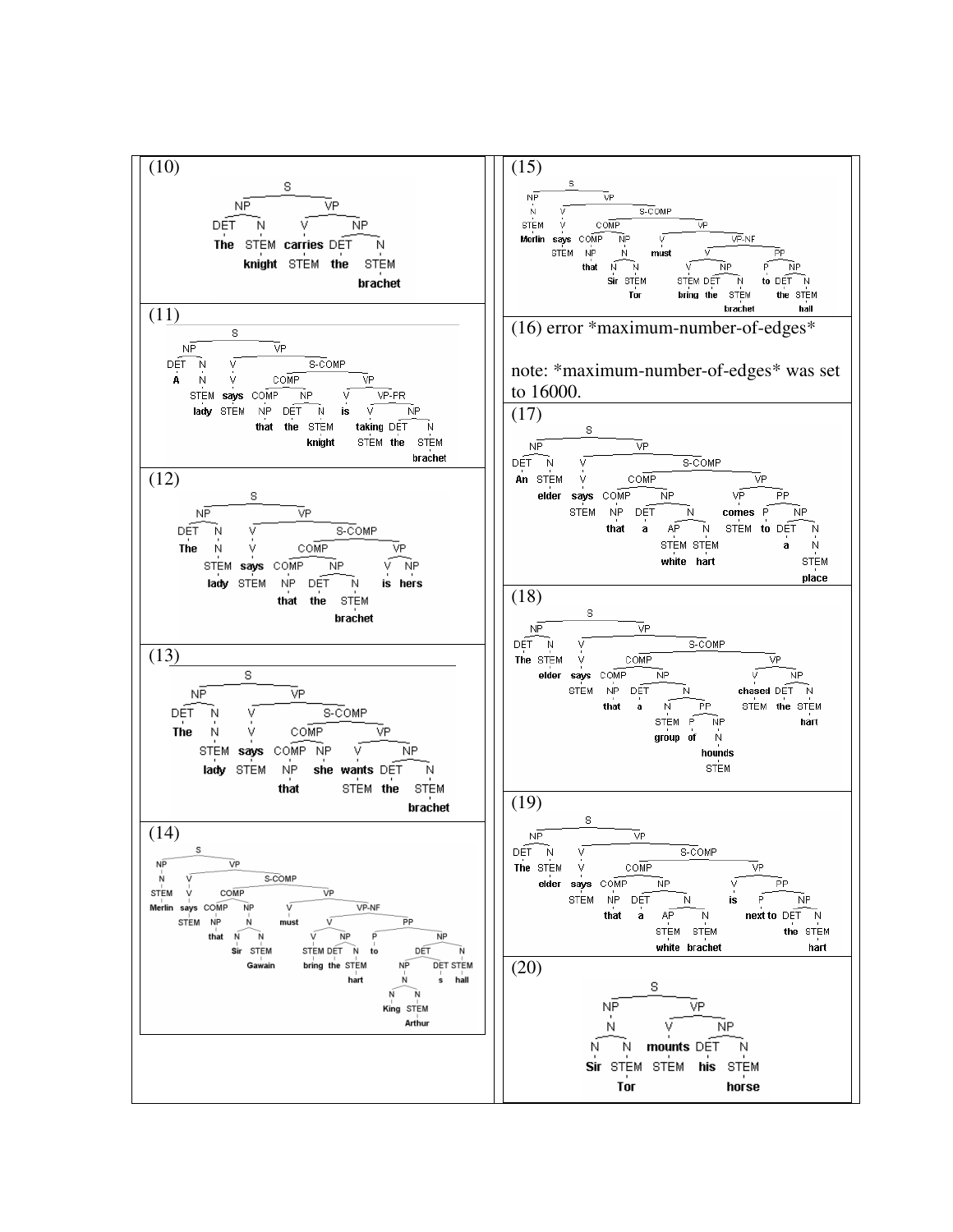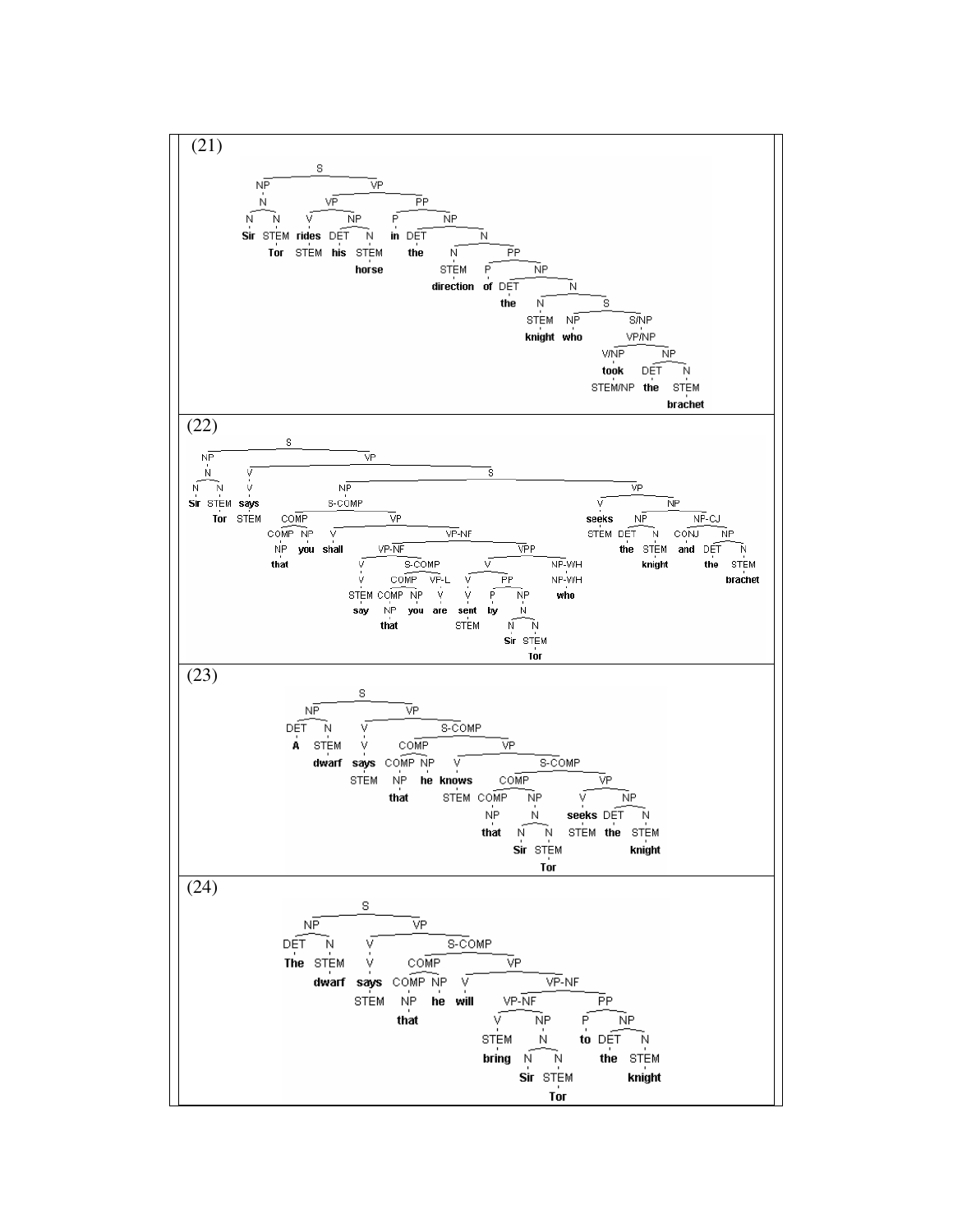